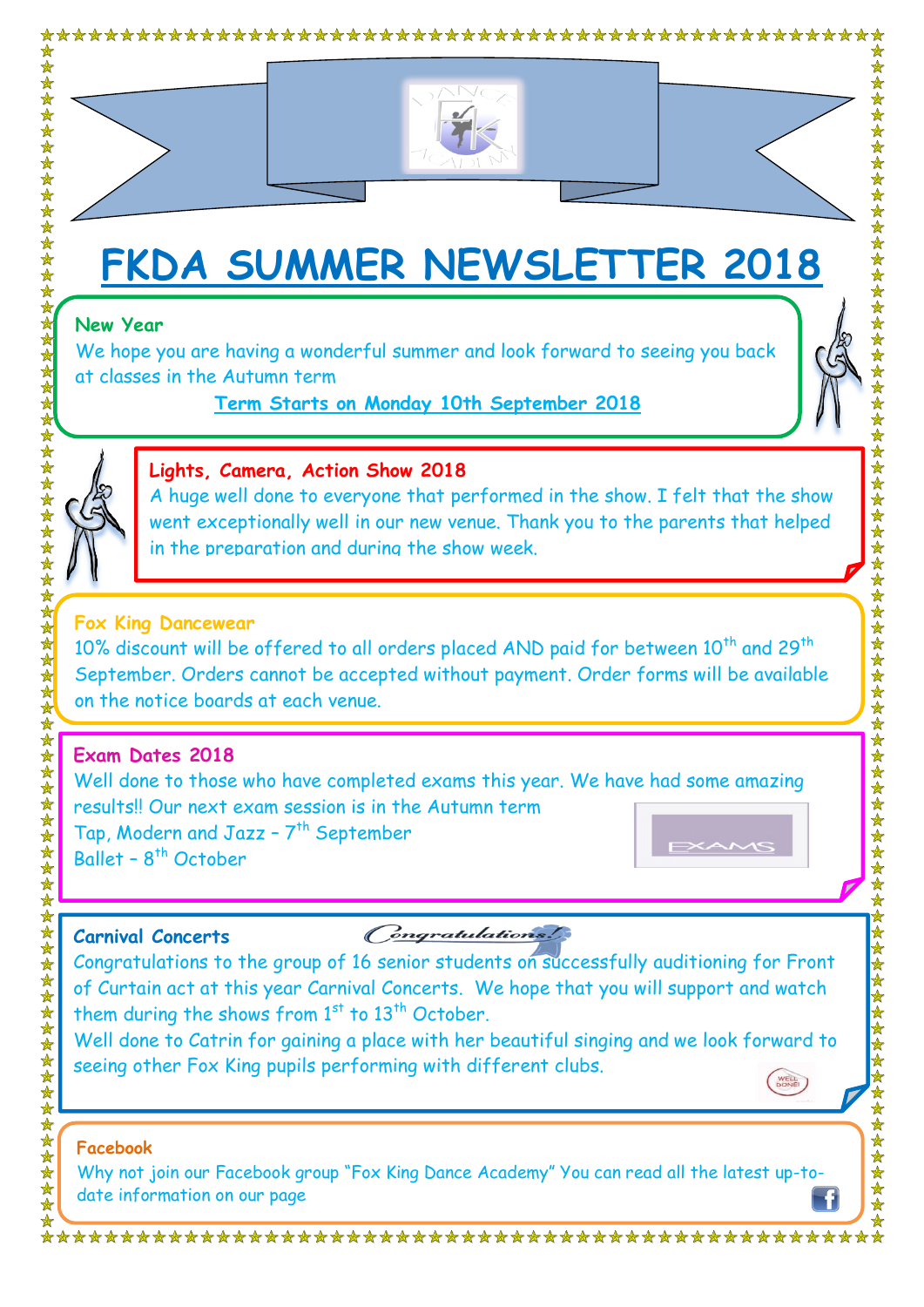#### **Miss Sarah – Maternity leave**

As many of you will be aware, Miss Sarah is now on maternity leave with her baby due at the end of August. I'm sure that your child can't wait to meet the newest member of Fox King!

Miss Sarah will not be working during the Autumn term or the beginning half of the Spring term. She will gradually be returning to teaching from February onwards. We will be welcoming three teachers to the school to cover Miss Sarah's classes. Details are overleaf.

#### **Festival Competitions**

Well done to the girls that competed at festivals throughout the year Many students were placed  $1<sup>st</sup>$  2<sup>nd</sup> 3<sup>rd</sup> and 4<sup>th</sup> with some amazing marks and comments. We had some excellent results with our Junior and Senior groups, congratulations. **Good Luck** to students that will be competing this year. **Please contact Miss Williamson if you wish** 

**for your child to participate in competitions.**

#### **All Stars**

20 students are enrolled on this years All Stars programme which offer monthly classes and workshops in subjects not available on the schools timetable. So far they have taken acrobatic, musical theatre, contemporary, ballet, tap, jazz and street technique workshops! Information will be available for the new course shortly.

#### **Meeting with Miss Williamson**  If you wish to discuss your child's progress or classes to be taken next term, please contact Miss Williamson.

Contact Number: 07788 752491 Email [Tamzynn.fkda@yahoo.com](mailto:Tamzynn.fkda@yahoo.com) 



#### **South West Theatre Ballet**

Information will be sent shortly about a theatre trip to watch 13 FKDA pupils perform in South West Theatre Ballet's associate scheme production of Beauty and the Beast. The performances are at the beginning of November.

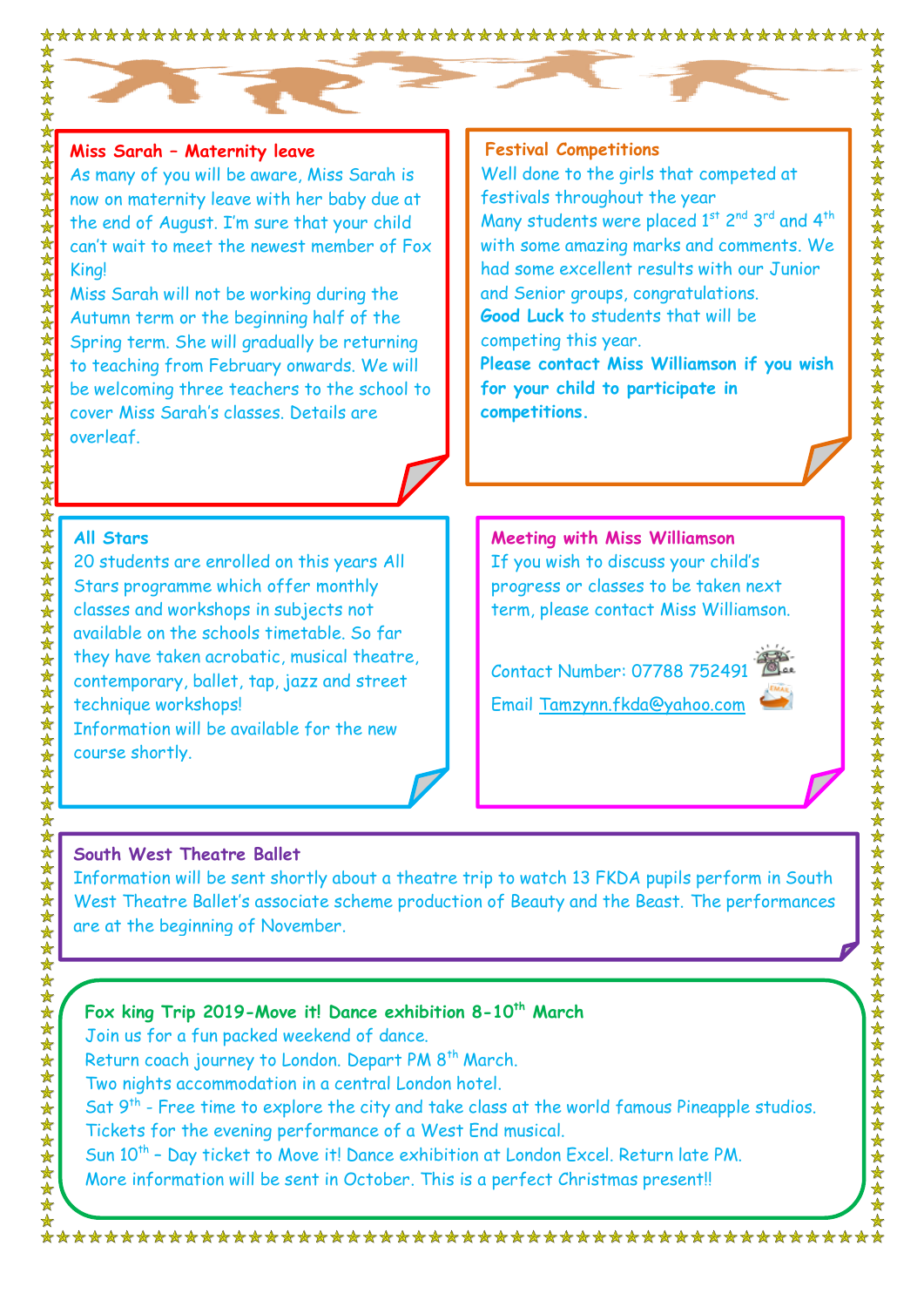

# **MEET THE TEACHERS**



女女女女女女女女女女

女女女女女女女女女女女女女女女女女女女女女女女女

女女女女女女女女女女女

**JOANNE WILSON (Mrs Wilson)**

Mrs Wilson grew up dancing in Northampton, fully completing her ISTD Modern and Tap grades with Distinction results for all her majors (Intermediate and above).

Northampton is also where her performance career began as she performed in the professional Derngate Pantomimes every year from the age 7-13years.

Mrs Wilson's professional dance contracts include, Warner Holidays UK, Apollon Cabaret Show Bar Turkey, Extravaganza Show team Menorca, Salou and Italian Tour, MV Joules Verne Mediterranean Cruise Itenary, Roberts Brothers Circus UK Tour and Martyn Lucas One Night in Vegas Uk, to name a few.

In July 2008 Mrs Wilson moved to Devon to focus on building her teaching qualifications. Having already completed Associate Modern and Tap, achieving Distinctions for both whilst in Northampton, it was time to further her knowledge of the ballet world, which is where Miss Fleet became her amazing mentor and inspiration! Mrs Wilson has now worked hard to achieve an ISTD Level 5 Diploma in Dance Education (DDE) for Ballet and most recently a Level 6 Diploma in Dance Pedagogy (Distinction) gaining Licentiate status within the ISTD.

Most recently she has had a new addition to her family, Jack a lovely little brother for her 6 year old daughter Georgie.

**Mrs Wilson will be teaching Tap, modern and jazz classes on a Monday in Bradninch.**

#### **AMY PARISH (Miss Parish)**

Starting to dance at a young age of 3 Amy always knew she wanted to pursue dance as a career and has achieved all of her dance grades including Advanced 1 in Tap and Modern gaining High Merits and Distinctions with the ISTD and all of her ballet grades including Vocational exams with the RAD. After successfully auditioning at the age of 17, Amy was offered places at a number of professional colleges in and around London and chose to continue full time training at Stageworks Performing Arts.

After a long term injury Amy returned home to North Devon in 2015 unable to continue her professional training. She started to teach dancing and singing in her local area and decided to further her dance education with the ISTD studying her DDI alongside her teaching and again achieving high marks in both her Modern and Tap exams Amy also became Acrobatic Arts Certified at the beginning of 2017.

Amy has recently finished studying her Diploma in Dance Education in Tap and Modern and looks forward to continuing her studies in Ballet. Amy enjoys passing on her passion and knowledge of dancing and singing to those who love it and she is now looking forward to her future teaching career and where it may take her.

**Miss Parish will be covering Bradninch classes on Tuesdays for the Autumn and Spring terms.**